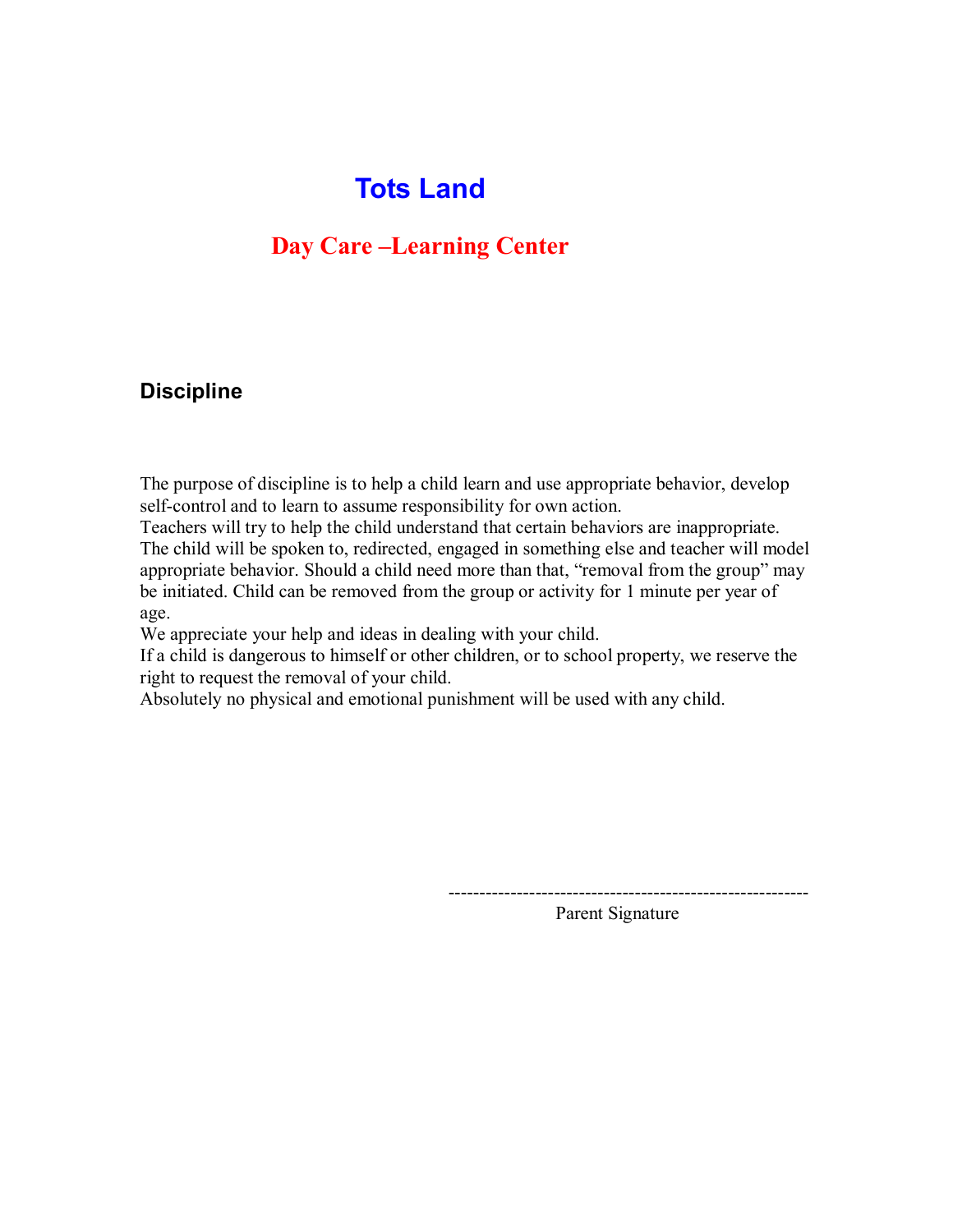## **Late Pick-Up Policy**

**Tots Land** closes at 6:00 pm Monday through Friday. It is the parents' responsibility to ensure that children are picked up no later than 6:00 p.m.

A late fee of \$1.00 per minute will apply if a child remains in care after 6:00 pm unless prior arrangements have been made. This late fee is due and payable upon pick-up or prior to the next days care.

In the event that a parent cannot be contacted, it is the policy of **Tots Land** to call an emergency contact should a child remain in care after 6:00pm. We will make five attempts of phone calls.

If we can not reach anyone by 6:30 pm we will call the Police or DCFS.

Three occurrences of being 5 or more minutes late will be grounds for termination of enrollment. Temporary hours due to covid restrictions 7:30-5:30

--------------------------------------------- Parent Signature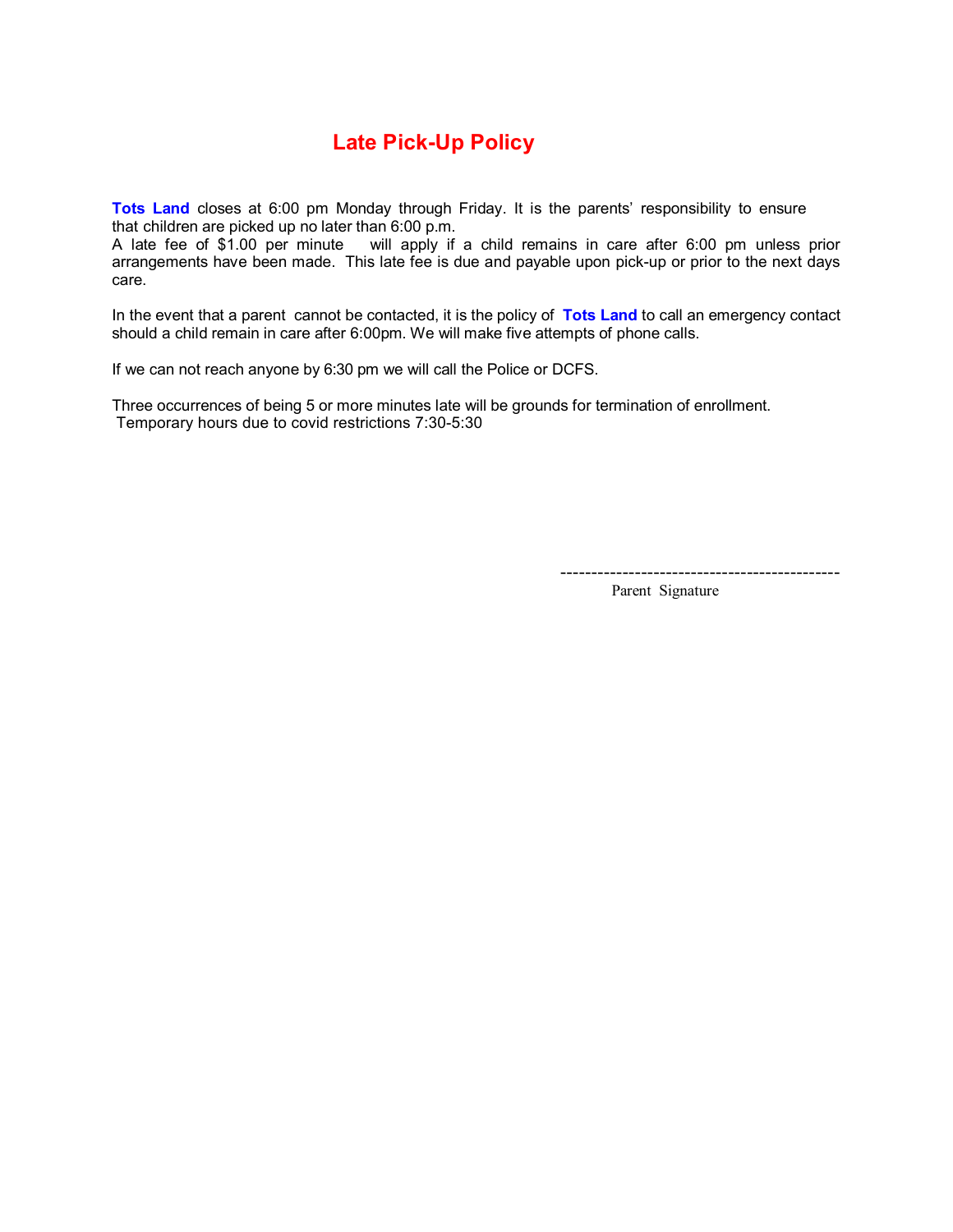#### **PERMISSION FORM**

| Name of child | <b>Birthdate</b> |
|---------------|------------------|
|               |                  |

#### **EMERGENCY MEDICAL CARE**

I hereby grant permission for the staff of Tots Land to seek and obtain emergency medical care for my child, if needed. I will be responsible for the emergency medical charges upon receipt of the statement.

#### **ADMINISTER PRESCRIPTION MEDICINE**

Tots Land have my permission to administer prescription medication to my child as specified in the prescription's directions for administration.

#### **ADMINISTER PATENT MEDICINE**

Tots Land have my permission to administer patent medicine to my child as specified in written instructions**.** 

#### **TRIPS, EXCURSIONS, AND PUBLIC PARK FACILITIES**

Tots Land have my permission to take my child on walking trips, special excursions, and to nearby public park facilities. I also authorize the child to ride as a passenger in the vehicle owned or rented by Tots Land . I understand, that all such trips are under Tots Land supervision and that health and safety precautions are taken in compliance with DCFS standards for licensure.

#### **PHOTOS**

I give my permission for Tots Land to take photos of my child.

#### **RELEASE OF INFORMATION**

I authorize Tots Land to give my telephone number and address to other parents.

| Parent/Guardian Signature: | Date |
|----------------------------|------|
|                            |      |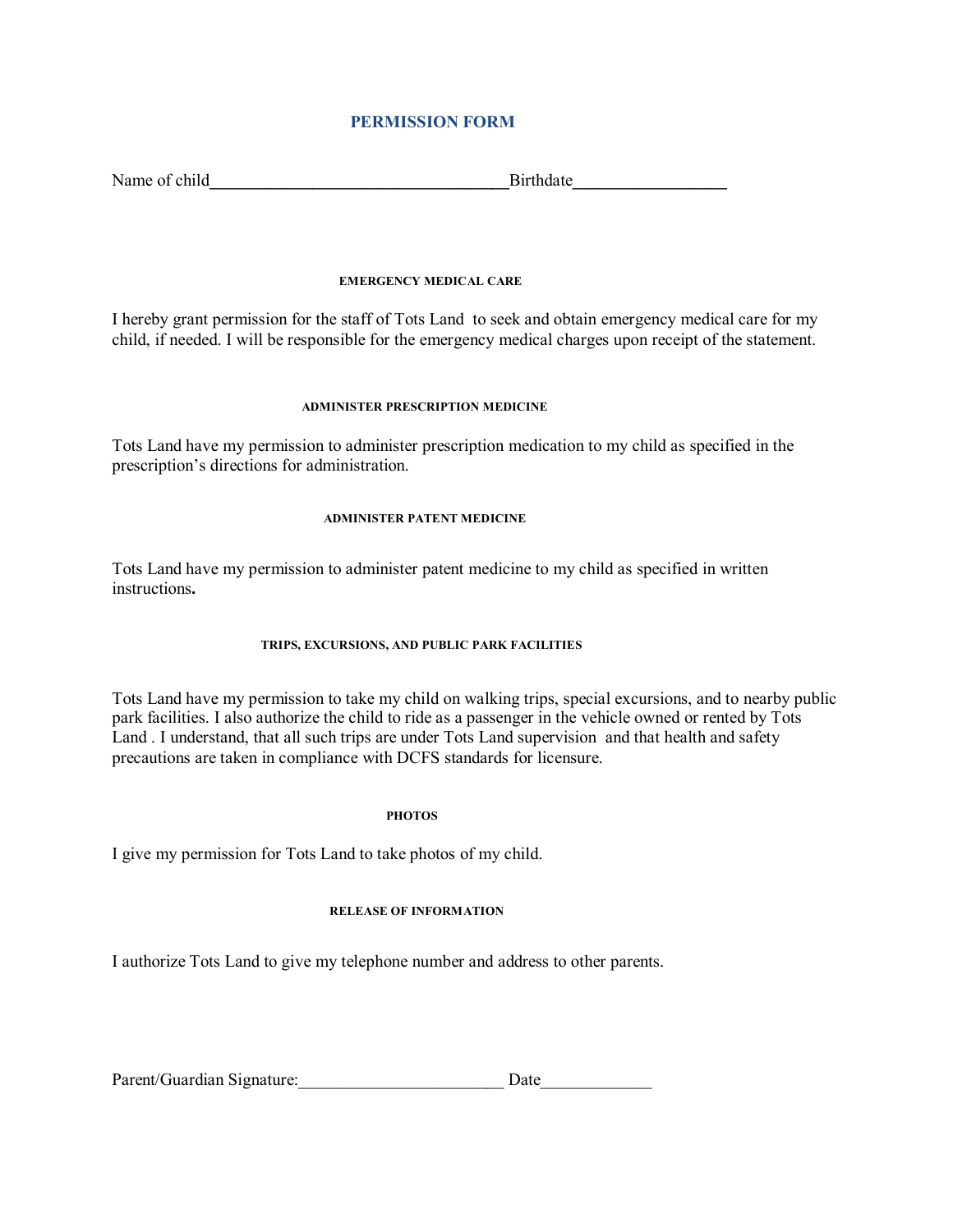### **Guidance and Discipline Signature Sheet**

My signature on this form indicates that I have received a copy of the Parents Handbook from my child's school.

I understand that it is my responsibility to review the contents of the Parents Handbook and be familiar with the rules, penalties, procedures, responsibilities and consequences of misbehavior as presented in Tots Land Guidance and Discipline Policy.

\_\_\_\_\_\_\_\_\_\_\_\_\_\_\_\_\_\_\_\_\_\_ \_\_\_\_\_\_\_\_\_ Parent/Guardian Signature Date

 $\overline{\phantom{a}}$  , where  $\overline{\phantom{a}}$ Student Name (Print)

This form should be signed and returned to the student's homeroom teacher within the first week of school.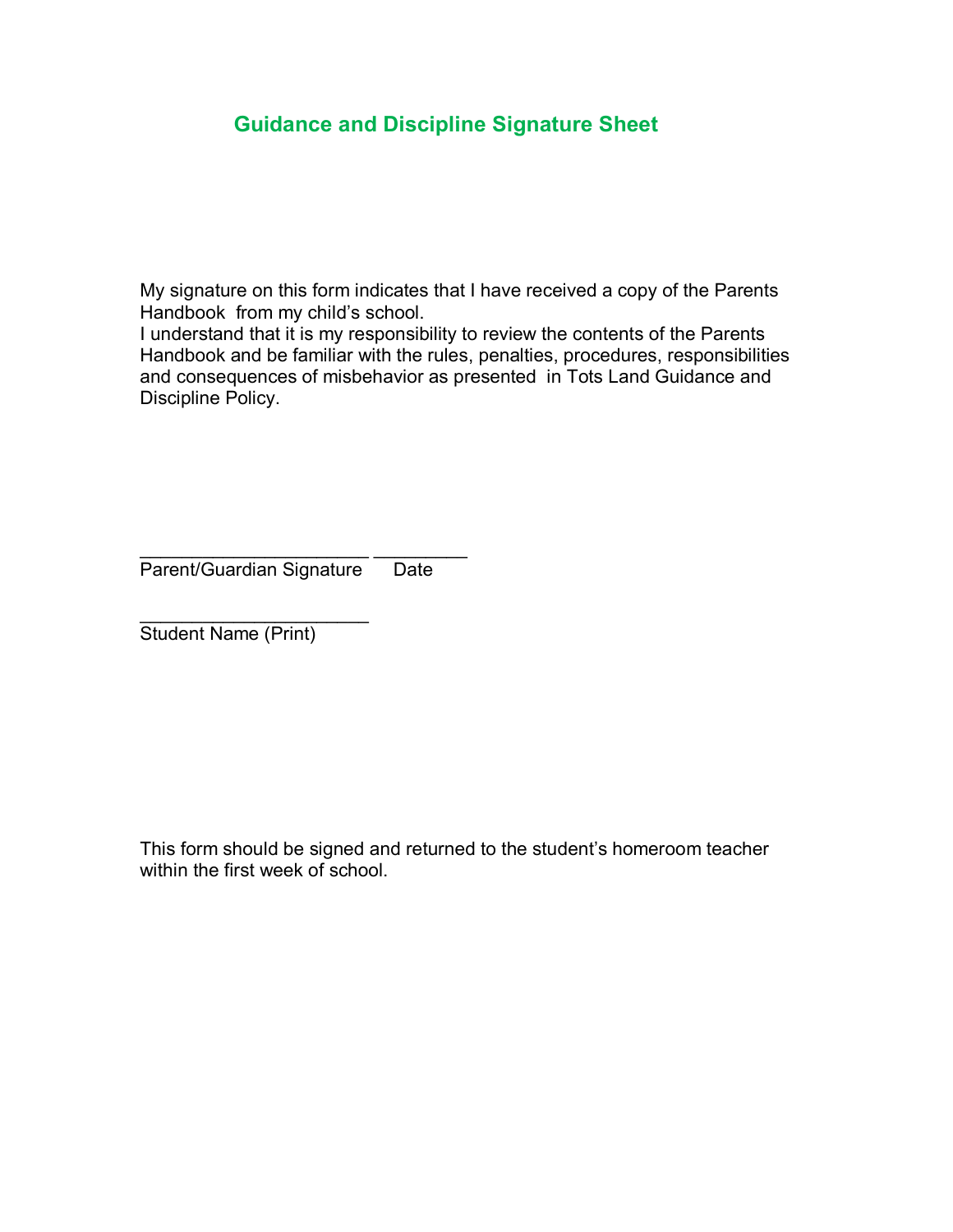|                            | <b>State of Illinois</b>                                                                                                |              |
|----------------------------|-------------------------------------------------------------------------------------------------------------------------|--------------|
|                            | Illinois Department of Children and Family Services                                                                     |              |
|                            | <b>VERIFICATION OF RECEIPT</b>                                                                                          |              |
|                            | I/WE, Please Print Name(s)                                                                                              | $\mathbf{v}$ |
|                            |                                                                                                                         |              |
|                            |                                                                                                                         |              |
|                            | Name(s) of Child(ren)                                                                                                   |              |
|                            | received a copy of a summary of licensing standards printed by the Illinois Department of Children and Family Services. |              |
|                            |                                                                                                                         |              |
|                            |                                                                                                                         |              |
| <b>Signature of Parent</b> | $\overline{\phantom{a}}$                                                                                                | Date         |
|                            | $\bullet$                                                                                                               |              |

**THIS COMPLETED FORM IS TO BE PLACED IN EACH CHILD'S FILE AT THE DAY CARE FACILITY.**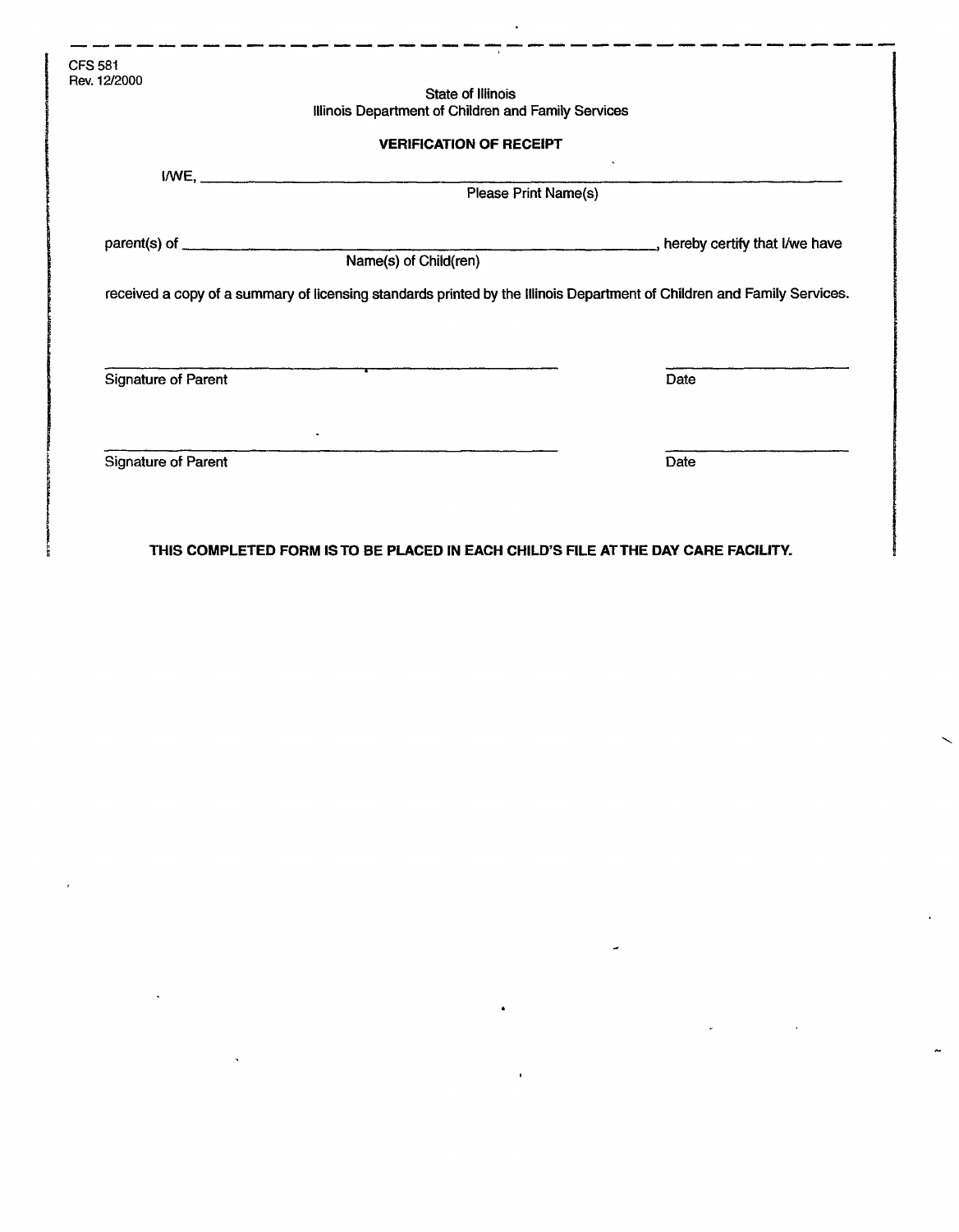

2635 - 41 N Harlem Ave Chicago IL 60707 Tel / Fax : 773-622-4779 www.totslanchicago.com email : totsland@gmail.com

7460 W Addison St Chicago IL 60634 Tel / Fax : 773-589-0500 www.totslanchicago.com email : totsland@gmail.com

## Credit Card Authorization Form For Tuition Payments

As of January 2020, Tots Land Daycare Will Require and make Mandatory that all parents keep a credit card on file with the center. If you have not paid your tuition in full for last 2 weeks, your account will be charged for the entire balance due along with a additional transaction fee  $= 4\%$  of unpaid tuition and late fee of \$10.00 for each unpaid week. Parents can still make payments throughout the month , leaving payment envelopes (Cash, Checks or Zelle) with your child's teacher or making them directly to the office. If your balance due is not greater than one week tuition, your credit card will not be charged. However, if we try to process your card and it is declined your child will not be able to return to the center until payment in is received.

Please complete all fields.

| <b>Credit Card Information</b>                                 |                   |             |                 |             |  |  |
|----------------------------------------------------------------|-------------------|-------------|-----------------|-------------|--|--|
| <b>Card Type:</b>                                              | <b>MasterCard</b> | <b>VISA</b> | <b>Discover</b> | <b>AMEX</b> |  |  |
| <b>Cardholder Name (as shown on card):</b>                     |                   |             |                 |             |  |  |
| <b>Card Number:</b>                                            |                   |             |                 |             |  |  |
| <b>Expiration Date (mm/yy):</b>                                |                   |             |                 |             |  |  |
| <b>Cardholder ZIP Code (from credit card billing address):</b> |                   |             |                 |             |  |  |
| CVV (Security number from back of card):                       |                   |             |                 |             |  |  |
|                                                                |                   |             |                 |             |  |  |

I . ............................................................................ authorize **Tots Land Inc** to charge my credit card above for Child Care Tuition for my child :..................................................if I have not already made my payment in full. I understand that my information will be saved on file for future transactions on my account.

Customer Signature **Date** 

To keep your credit card data safe and for verification this form must be completed at the office in the presence of a Tots Land employee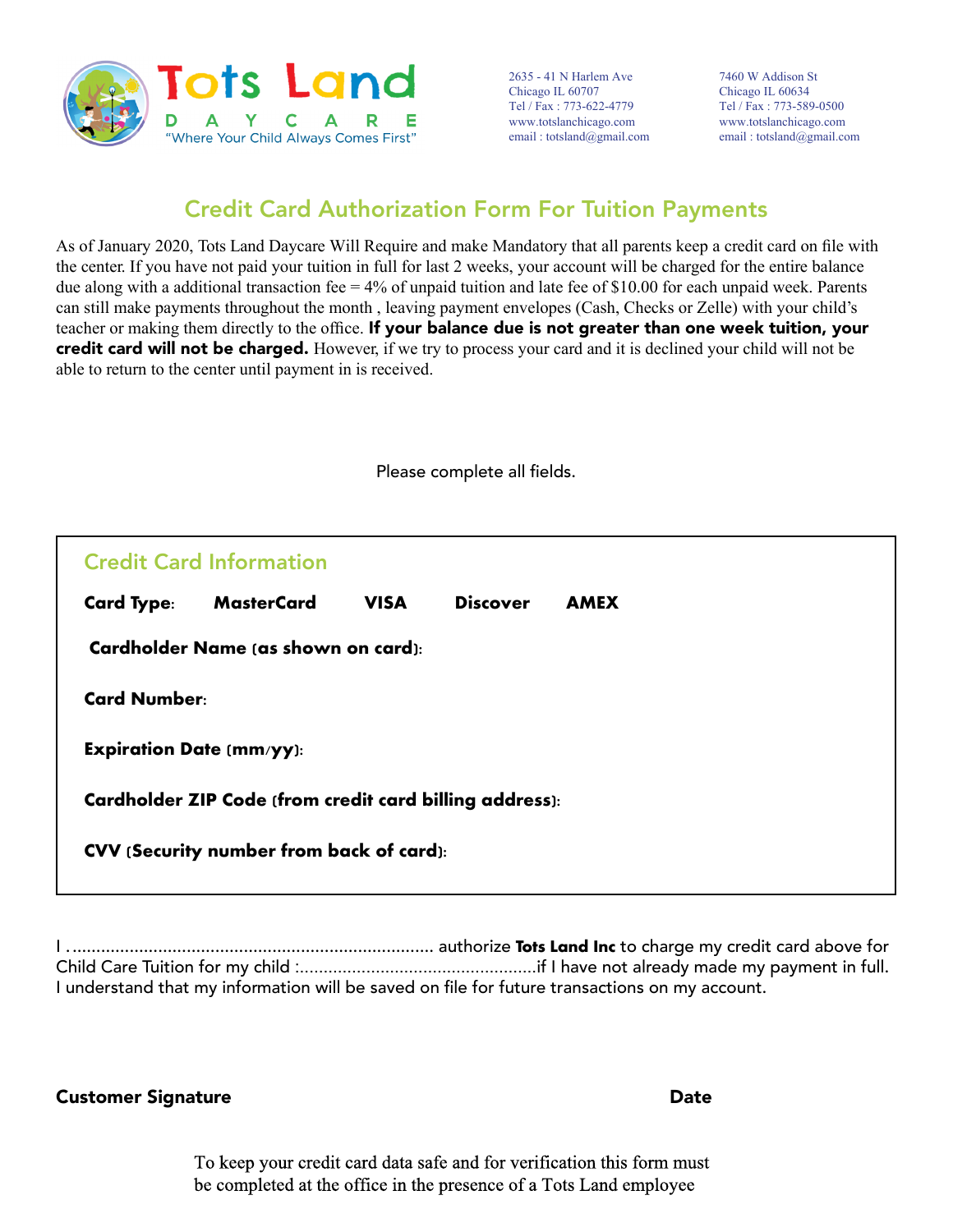

**Tots Land Inc**  2639 N Harlem Ave Chicago IL 60707

# **IMPORTANT WELLNESS REMINDER**

 Children experiencing FEVER or OTHER SYMPTOMS may not attend the center until they have been FEVER-FREE OR SYMPTOMS-FREE FOR OVER 24 HOURS – for temperatures 99.2 – 100.2 degrees Fahrenheit; and FEVER-FREE FOR OVER 48 HOURS – for observed temperatures over 100.2 degrees Fahrenheit. AND that's FEVER FREE ON THEIR OWN, not counting use of Tylenol or Ibuprofen. These medications only mask the symptom for a few hours; they do not cure the infection.

Children who are ill may NOT return to the center without a signed STATEMENT FROM A PHYSICIAN indicating the child is no longer contagious and can return to the center.

The above rules are final and will be strictly enforced by our administration and the staff to ensure the well-being of all children cared for by our facility. THE FAILURE TO COMPLY WITH THE ABOVE WILL RESULT IN THE CHILD BEING SENT HOME IMMEDIATELY ON THE DAY IT IS OBSERVED THAT THE ILL CHILD IS IN ATTENDANCE, AS WELL AS IN PERMANENT DISCHARGE FROM THE CENTER.

Please understand that this has been an extremely severe flu season, with severe health implications experienced by many affected by the flu, and our center cannot risk the health and well-being of some children due to incompliance and ignorance of others.

Warmest regards, Tots Land Administration